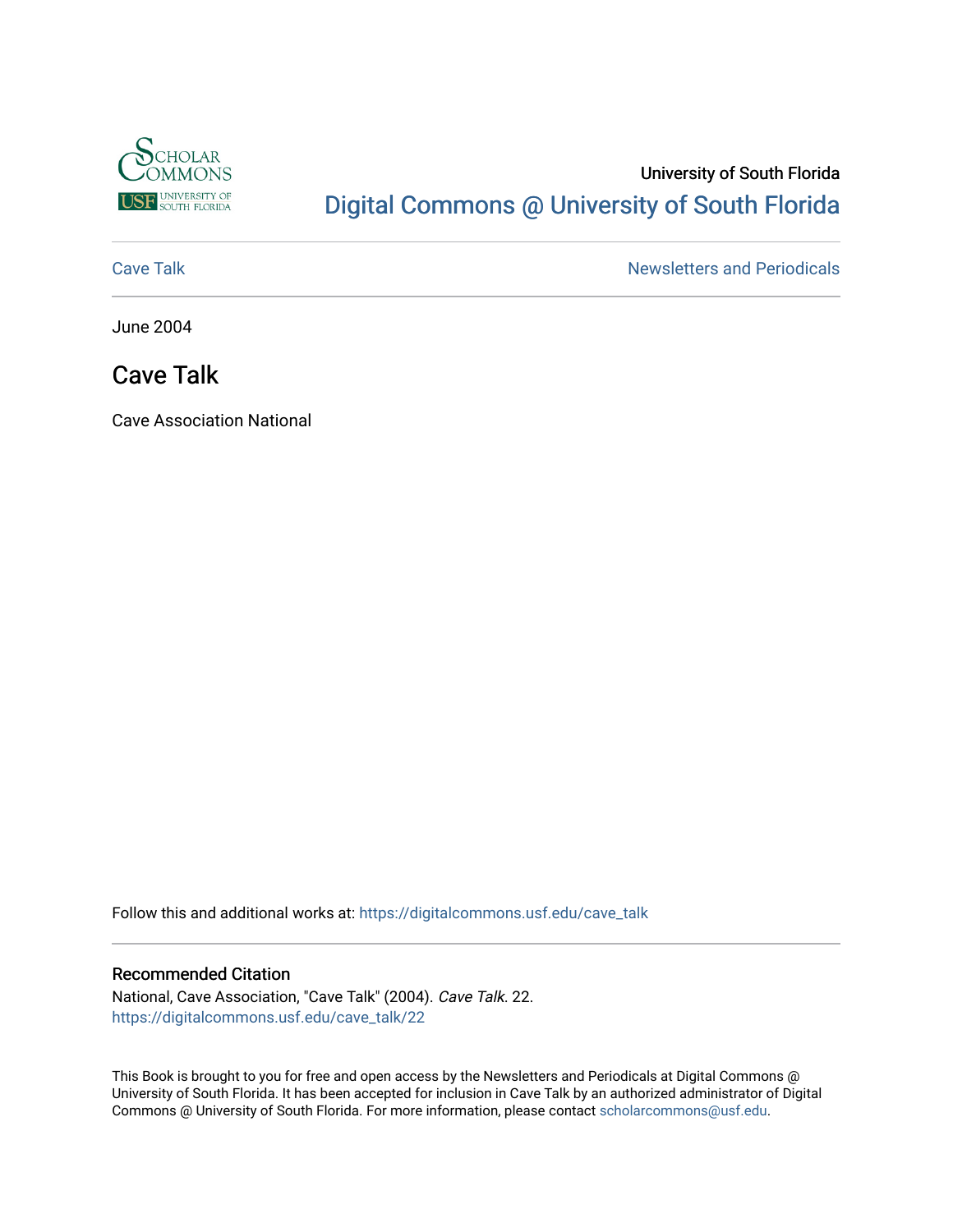

### **National Caves Association**

**Susan Berdeaux, Coordinator** P.O. Box 280 Park City, KY 42160 susan@cavern.com 866-552-2837 (toll free) 270-749-2428 (fax)

*(Alpha Radiation Edition)* 

**June 2004** 

### OFFICERS:

**President**: **John Sagendorf** Howe Caverns, NY 518-296-8900 johns@howecaverns.com

----------------------------------------------------------------------------------------- **Vice President**: **Brad Wuest** Natural Bridge Caverns, TX 210-651-6101 bwuest@naturalbridgecaverns.com

----------------------------------------------------------------------------------------- **Secretary Treasurer**: **Susan Berdeaux** Diamond Caverns, KY 866-552-2837 susan@cavern.com

----------------------------------------------------------------------------------------- **Past President**: **Richard (Dick) Bell** Seneca Caverns, OH 419-483-6711 senecacaverns@yahoo.com

### ----------------------------------------------------------------------------------------- REGIONAL DIRECTORS

**Region One**:

(CT, DE, ME, MA, NH, NJ, NY, PA,RI,VT) **Ann Molosky** - Lincoln Caverns, PA 814-643-0268 info@lincolncaverns.com

----------------------------------------------------------------------------------------- **Region Two**: (MD, VA, WV, KY) **Gary Berdeaux** - Diamond Caverns, KY 270-749-2233 gary@diamondcaverns.com

----------------------------------------------------------------------------------------- **Region Three**: (IN, MI, OH) **Claudia Yundt** - Squire Boone Caverns, IN 812-732-4382 claudia@squireboone.com

**Region Four**: (AR, IL, IA,MO, MS, LA ) **Steve Thompson** - Fantastic Caverns, MO 417-833-2010

sthompson@fantasticcaverns.com

-----------------------------------------------------------------------------------------

----------------------------------------------------------------------------------------- **Region Five**: (MT, WY, NE, MN, WI) **Joe Klimczak** - Cave of the Mounds, WI 608-437-3038 joe@caveofthemounds.com

----------------------------------------------------------------------------------------- **Region Six** : (WA, ID, OR, NV, CA, HI, AK) VACANT

----------------------------------------------------------------------------------------- **Region Seven**: (UT, CO, AZ, NM, SD, ND) **Steve Beckley** - Glenwood Caverns, CO 800-530-1635 mantapet@aol.com

-----------------------------------------------------------------------------------------

**Region Eight**: (TX, OK, KS) **Michelle Devaney** - Long Horn Caverns, TX 830-598-CAVE michelle@longhorncaverns.com

----------------------------------------------------------------------------------------- **Region Nine**: (AL, FL, GA, NC, SC, TN, PR) **Jack Steiner Jr.** - Ruby Falls, TN 423-825-1958 jackjr@rubyfalls.com

**International**: **Jeanne Gurnee** - TN 615-264-0019 jgurnee@aol.com -----------------------------------------------------------------------------------------

-----------------------------------------------------------------------------------------

# **NCA TAKES RESPONSIBILITY**

I hope you enjoy this *Special Edition* of Cave Talk devoted entirely to the very important topic of reducing the effect of alpha radiation on guests and staff at NCA member show caves.

In October 2002, in a bold, responsible and unanimous move, NCA members approved a three-year cave radiation study and monitoring program to be administered by Ozark Underground Laboratory (OUL). The intended outcomes of this effort was to develop industry standards, acceptable to the federal Occupational Safety and Health Administration (OSHA), which would allow the show cave industry to be self-regulating on the issue of alpha radiation.

Tom Aley, president of OUL, has done an outstanding job of both monitoring caves while working with OSHA toward satisfactory outcomes. In this issue, Tom Aley summarizes, in substantial detail, the progress to date.

Consistent with the unanimous approval by the membership in 2002, it is important that we continue to give our full attention, support and enthusiasm to this project. The short and long term benefits for all current and future NCA members is immeasurable!

Again, I hope you enjoy this *Special Edition* and appreciate the superb work and accomplishments of Tom Aley and his Ozark Underground Laboratory.

John Sagendorf

President, National Caves Association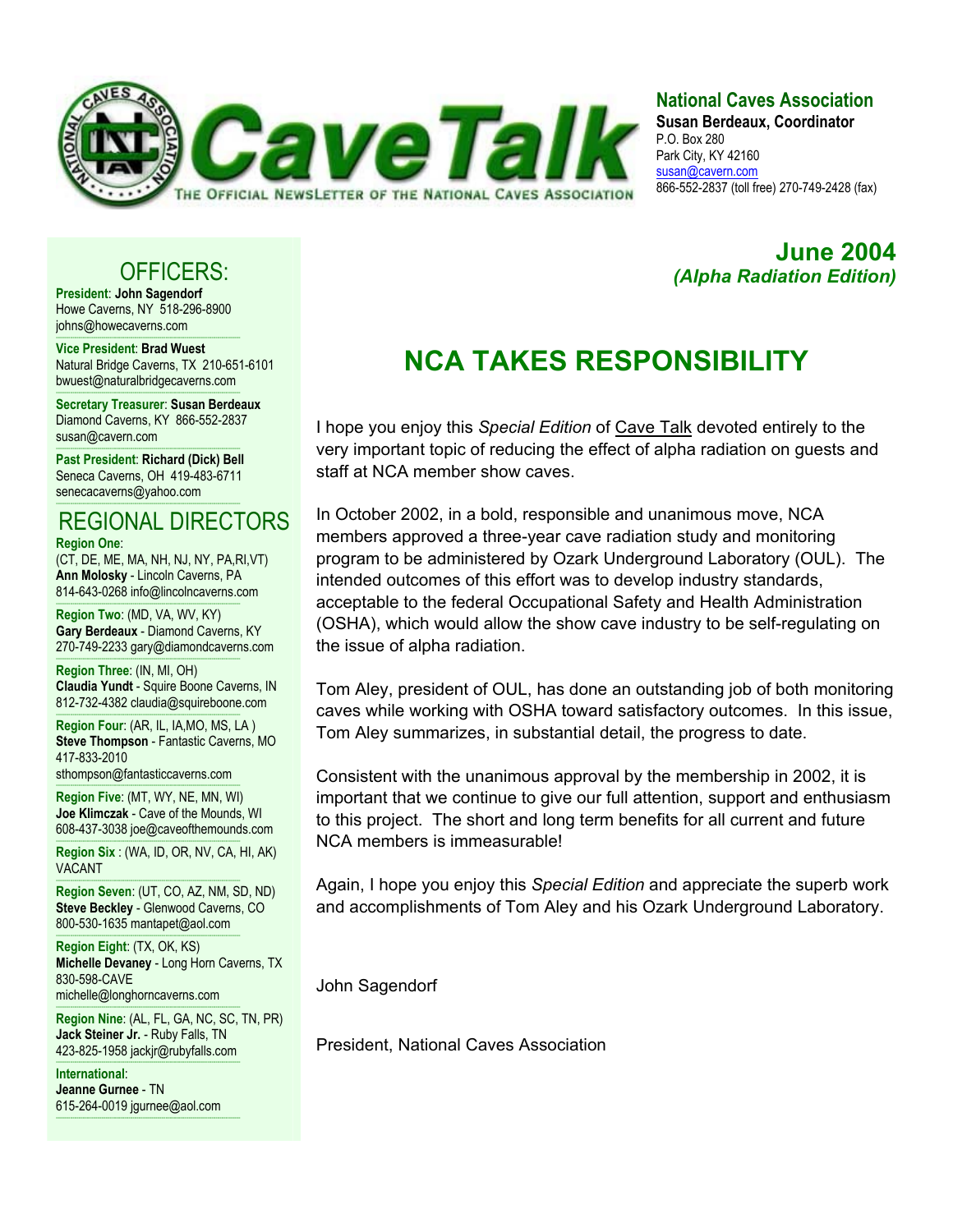## **AN UPDATE ON THE CAVE RADIATION ISSUE**

Tom Aley, Ozark Underground Laboratory, Protem, MO 65733.

### **Background**

 Alpha radiation is a natural product resulting from the atomic decay of radon and thoron in rocks and other earth materials. Since caves are surrounded by rocks and earth materials they, like basements in homes, routinely have higher alpha radiation concentrations than are encountered in above-ground environments.

 Some, but not all, medical studies indicate that exposure to alpha radiation may increase the risk of a person ultimately developing lung cancer. As a result of concern about the potential health impacts of alpha radiation various agencies have developed various standards and guidelines for various industries and situations. In 1978 the NCA adopted an industry standard entitled "Precautionary Cave Radiation Health Standards for Natural Caves Developed for Visitation by the General Public". These standards have served as the industry standard for show-caves. In the absence of any regulatory agency standards for show-caves, OSHA (Occupational Safety and Health Administration) enforces industry standards if they are credible and if they are being used and complied with in the industry.

 While 9/11/01 is a date all Americans remember, it has a double meaning for one NCA-member showcave. That was the date when an OSHA inspector arrived at their cave to investigate employee complaints that natural radon in the cave was endangering their health. While the outcome of the issue was positive, the following months of measurements, meetings, and paperwork pointed out short-comings in the NCA standards and in the operations at the cave. It was a close call for this particular cave and for the viability of the NCA standards. Among other things, it was clear that the NCA standards needed to be based on more cavespecific monitoring if the standards were to be acceptable to OSHA as credible industry standards.

 At the 2002 NCA Convention the cave radiation issue was the focus of several hours of presentations and discussions. I proposed a study and monitoring program which I believed would protect member showcaves from encountering similar OSHA "experiences" in the future while ensuring the protection of caves and cave businesses. Those attending the convention voted unanimously to fund the proposed three year study.

#### **Progress to Date**

#### **NCA Convention**s

Cathy and I attended last year's convention in Redding, California and gave a progress report on the project. Over the course of a couple of days we answered questions from many of the people in attendance. We will be at this year's convention at Put-in Bay, Ohio and have a slot on the tentative program on the morning of Wednesday, October 13. We expect to be present at the meeting on the 12th and 14th as well, and look forward to discussing the issues and answering questions. This is a bold-faced pitch for people to attend the NCA Convention!

### **Radiation Monitoring at NCA-Member Caves**

We have conducted alpha radiation at least once at 28 caves. Here are three interesting findings: ♦ Mean alpha radiation concentrations in individual caves have varied by a factor of over 600. Some caves have less alpha radiation than we have measured on the surface in places like Missouri and Kentucky. Other caves have concentrations that would close a uranium mine. The results are client confidential and they are provided only to the cave operator. We don't provide OSHA or anyone else with the monitoring results.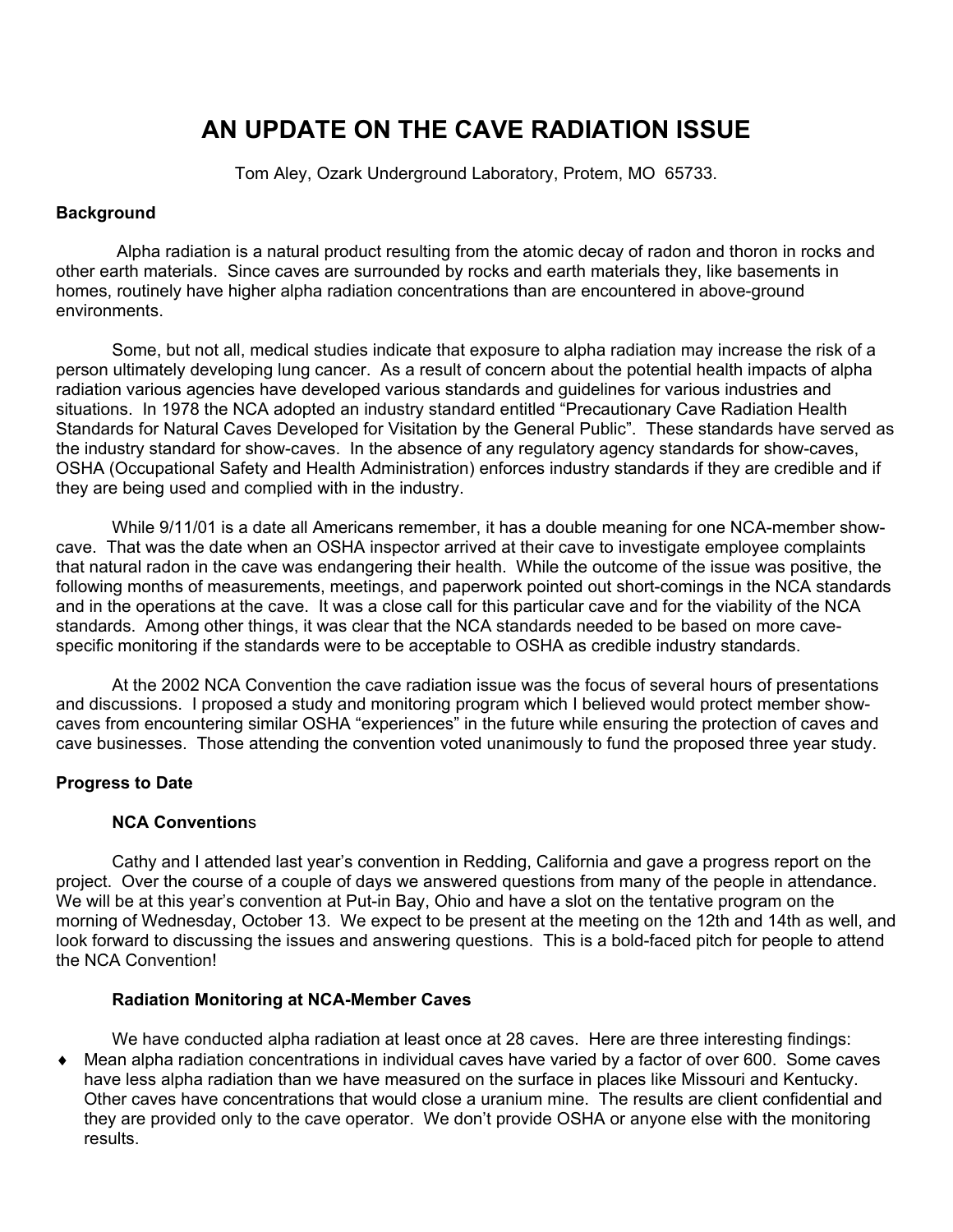- ♦ Even in some relatively small caves alpha radiation concentrations can vary substantially from point to point in the cave.
- ◆ 46% of the monitored caves had one or more features of state or federal significance. This included 4 caves that were designated National Natural Landmarks, 5 caves that had been evaluated and recommended for National Natural Landmark designation, 6 caves that provided habitat for one or more federally listed threatened or endangered species, 1 cave that had a state-listed endangered species, and 6 caves with state significance such as being a designated state natural area. OSHA was very impressed that so many NCA-member caves possess features of recognized state and national significance; regulatory actions that would damage these caves or their features are both ethically, and in some cases legally, unacceptable.

### **Alliance Agreement**

 OSHA has a program to establish "Alliance Agreements" with industries where OSHA has a responsibility to monitor and regulate employee safety and health. Under these agreements OSHA works with representatives of an industry to deal with particular industry-specific issues. I negotiated an Alliance Agreement with OSHA; the agreement is between OSHA and the Ozark Underground Laboratory, Inc., and is specifically designed to help show-cave owners and operators. The agreement was signed here at our cave last August by Charles Adkins, Regional Administrator for OSHA and by Manuel Olmedo, Area Director for the Kansas City Area Office. The Assistant Area Director for OSHA also attended. After the signing we toured the cave and focused on the fragility of cave ecosystems. Prior to the session I don't think the OSHA folks had realized what incredible resources are found in the show-caves of the U.S.

 What does NCA get from the Alliance Agreement? First, we get time. Time to gather essential cavespecific alpha radiation data at NCA-member caves. Second, the opportunity to devise, in cooperation with OSHA, show-cave industry radiation standards which will ensure the protection of cave employees, cave businesses, and caves. If we don't have show-cave standards then OSHA will apply standards for other industries. Because of the unique conditions of caves and cave employment, the effects of application of radiation standards from other industries to show-caves would be bad for most caves and terrible for a few operations.

Why not just improve our present standards? Our previous standards, which I also worked on, were developed in consultation with the National Park Service (but without the involvement of OSHA). With the advantage of hindsight these standards placed too much attention on being similar to alpha radiation standards for mines. Our recent monitoring shows that the old standards pose significant problems for some private cave operations. Furthermore, they are a "one-size-fits-all" approach which works no better with caves than it does with shoes.

 Why not develop standards of our own without OSHA involvement? The answer is simple: credibility. Standards developed under an Alliance Agreement will have more credibility than if we developed them alone or with public show-cave operators such as the National Park Service.

 The most important accomplishment to date of the Alliance Agreement is the mutual recognition that a "one-size-fits-all" set of standards is poorly suited to the alpha radiation issue in show-caves. Because of the highly variable conditions encountered at show-caves it is the opinion of the partners in the Alliance that the best approach will be to develop and implement Best Management Practices (BMPs) for alpha radiation exposure in show-caves on a cave-specific basis. The BMPs will be designed to minimize alpha radiation exposures through management actions which are reasonable and attainable at each individual cave. As envisioned a written alpha radiation BMP plan would be prepared and ultimately implemented at each NCAmember cave. The Ozark Underground Laboratory (OUL) would review the plans and, if they were consistent with guidelines established as a part of the Alliance, would certify that the plans were in compliance with the general Alliance-developed BMP strategy for minimizing alpha radiation exposures at show-caves. As a condition of membership the NCA would require that all member caves develop an alpha radiation BMP plan, implement it, and comply with its provisions. The BMP plans could, of course, be modified as appropriate when conditions or knowledge changed.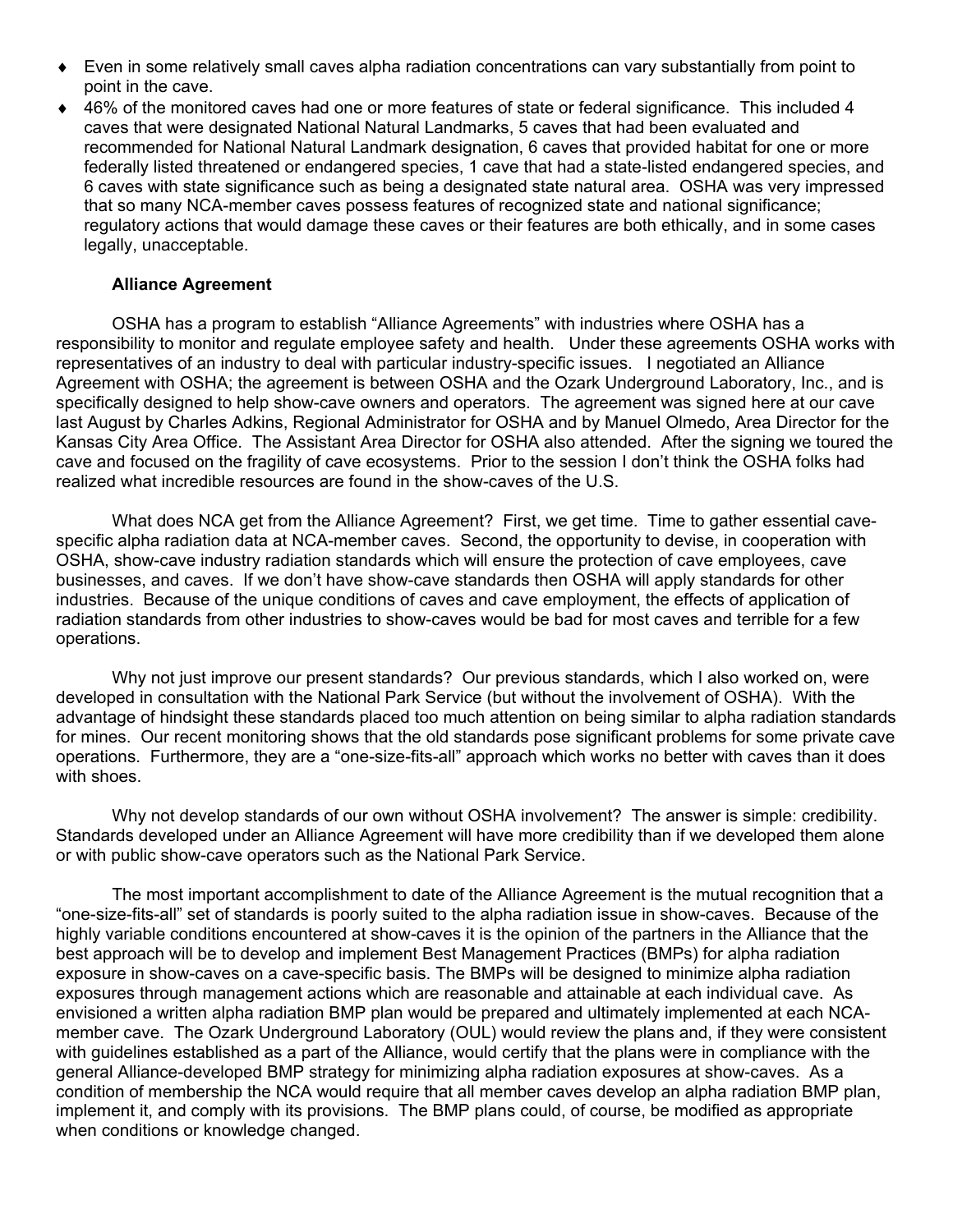Why are cave-specific alpha radiation plans a good idea? The approach should appeal to NCAmembers since each cave would develop an attainable plan which fits their own unique conditions. The approach appeals to OSHA because each cave would do what is reasonable to minimize employee exposure to alpha radiation. However, this approach will work only if NCA maintains the "high road" position that they have taken on this issue and ensures that meaningful, but reasonable and attainable, plans are developed for each member cave.

Fundamental requirements for a written alpha radiation BMP plan would include the following; this list could be modified based upon experience gained in preparing and reviewing some of the first plans to be developed.

- ♦ At least one set of alpha radiation monitoring data for each cave. We are already doing this for most NCAmember caves. There would be a requirement that this monitoring be done by an experienced and qualified person using acceptable equipment which would report alpha radiation concentrations for both radon and thoron daughters in Working Levels. Acceptable monitoring would be designed to provide basic information on likely mean alpha radiation concentrations present in the cave. Acceptable monitoring would give due consideration to the microclimate conditions existing in the cave at the time of the monitoring and to likely general microclimatic condition in the cave.
- ♦ A requirement that smoking of tobacco, either by employees or visitors, be prohibited in the cave and in any building which is connected to the cave or cave air. As a general estimate smoking in an alpha radiation environment increases the risk of an ultimate lung cancer by a factor of ten.
- ♦ A requirement that at least one member of management at each show-cave be familiar with alpha radiation as encountered in caves and with the alpha radiation issue in general. As an initial approach the NCA, in cooperation with the OUL, would offer a short-course on the topic at the NCA annual conventions. Alternate adequate training would be acceptable if and when it exists.
- ♦ A requirement that employees expected to work in caves in excess of 100 hours during their careers must be informed about alpha radiation as encountered in caves. Members of management familiar with alpha radiation as encountered in caves will be responsible for ensuring that accurate information is provided. The OUL, as a part of this Alliance, has prepared brief written information which can be used to provide this information. Many cave operations have employee handbooks, and this material can be included in those handbooks. The 100 hour requirement is designed to exclude people who normally would not work in the cave except under unusual and short-term conditions.
- ♦ A requirement that special attention be given to show-caves that have buildings which are constructed over, or connected to, cave entrances. In some cases these buildings impede natural cave ventilation and increase alpha radiation concentrations inside the cave. In many cases alpha radiation in the attached building is elevated above concentrations which would be expected in a building not connected to the cave or to cave air. Any show-cave which has a building connected to a cave entrance or a building which receives cave air would be required to specifically consider actions to prevent or mitigate any impedance of natural cave ventilation which increases, or is likely to increase, alpha radiation concentrations inside the cave. Show-cave operations with facilities such as gift shops and food service areas that are inside caves, connected to cave entrances, or receive cave air will be required to identify actions which will be taken to eliminate or minimize cave-derived alpha radiation within these facilities.
- ♦ A generalized summary of work patterns for employees who work in the cave. This would include information on typical amounts of time spent in the cave per work day and information on the lengths of time that employees work for the show-cave. We expect that these data will show that almost all underground employment at privately owned show-caves is short-term and less than full time, and that almost all employees who work underground at show-caves will have career totals of less than 2000 hours of employment underground.
- Existing alpha radiation guidance presumes that the potential health risk from alpha radiation increases as a straight line from zero to infinity. As a result, limiting the number of hours that an employee works